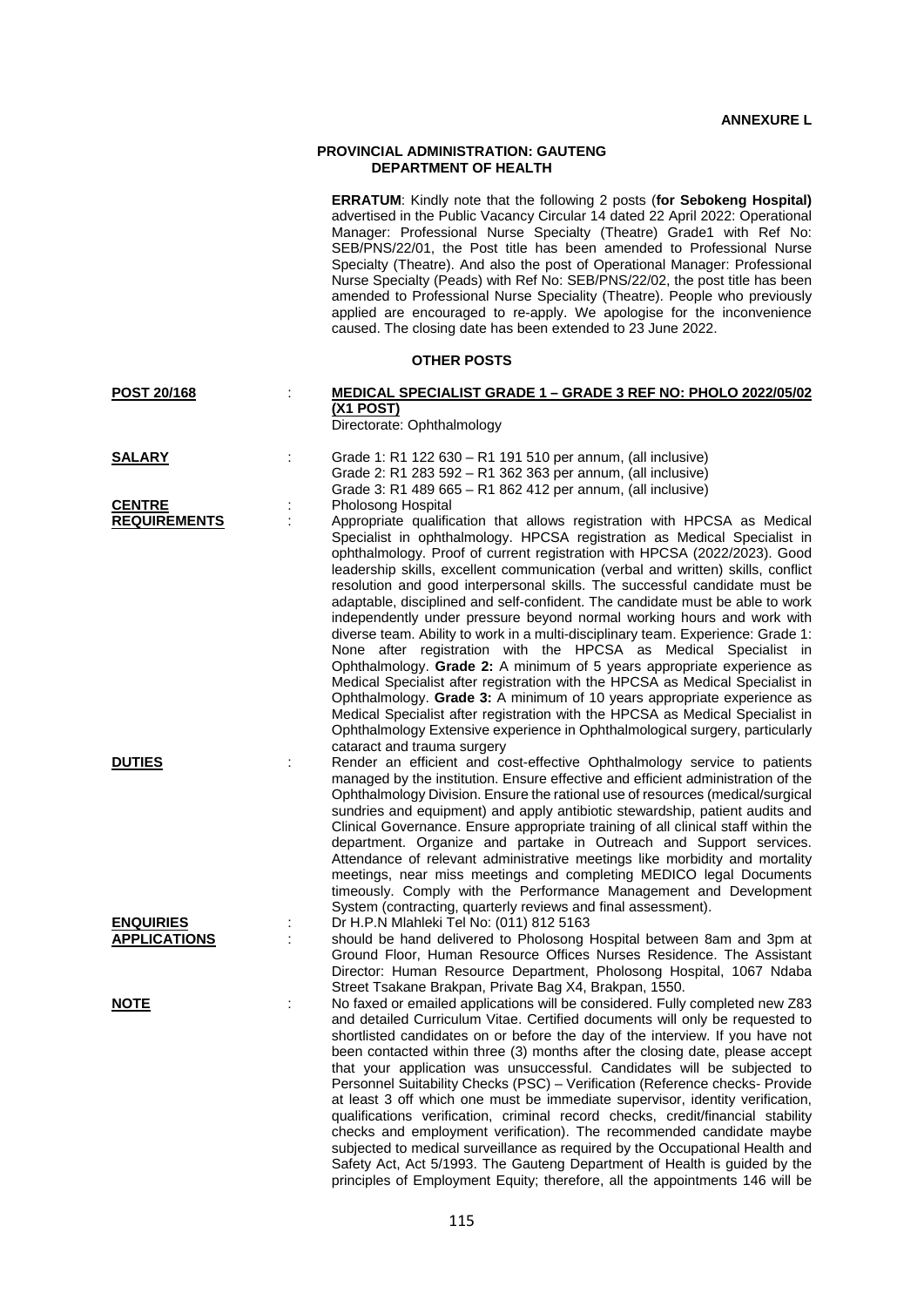| <b>CLOSING DATE</b>                     |   | made in accordance with the Employment Equity target of the department.<br>People with disability are encouraged to apply.<br>24 June 2022                                                                                                                                                                                                                                                                                                                                                                                                                                                                                                                                                                                                                                                                                                                                                                                                                                                                                                                                                                                                                                                                                                                                                                                                                                                                                                     |
|-----------------------------------------|---|------------------------------------------------------------------------------------------------------------------------------------------------------------------------------------------------------------------------------------------------------------------------------------------------------------------------------------------------------------------------------------------------------------------------------------------------------------------------------------------------------------------------------------------------------------------------------------------------------------------------------------------------------------------------------------------------------------------------------------------------------------------------------------------------------------------------------------------------------------------------------------------------------------------------------------------------------------------------------------------------------------------------------------------------------------------------------------------------------------------------------------------------------------------------------------------------------------------------------------------------------------------------------------------------------------------------------------------------------------------------------------------------------------------------------------------------|
| POST 20/169                             | ÷ | MEDICAL SPECIALIST GRADE 1 - GRADE 3 REF NO: PHOLO 2022/05/03<br>(X2 POSTS)<br>Directorate: Obstetrics and Gynaecology                                                                                                                                                                                                                                                                                                                                                                                                                                                                                                                                                                                                                                                                                                                                                                                                                                                                                                                                                                                                                                                                                                                                                                                                                                                                                                                         |
| <b>SALARY</b>                           |   | Grade 1: R1 122 630 - R1 191 510 per annum, (all inclusive)<br>Grade 2: R1 283 592 - R1 362 363 per annum, (all inclusive)<br>Grade 3: R1 489 665 - R1 862 412 per annum, (all inclusive)                                                                                                                                                                                                                                                                                                                                                                                                                                                                                                                                                                                                                                                                                                                                                                                                                                                                                                                                                                                                                                                                                                                                                                                                                                                      |
| <b>CENTRE</b><br><b>REQUIREMENTS</b>    |   | Pholosong Hospital<br>Appropriate qualification that allows registration with HPCSA as Medical<br>Specialist in normal Specialty registration. HPCSA registration as Medical<br>Specialist in obstetrics and gynaecology. Proof current registration with<br>HPCSA (2022/2023). Good leadership skills, excellent communication (verbal<br>and written) skills, conflict resolution and good interpersonal skills. The<br>successful candidate must be adaptable, disciplined and self-confident. The<br>candidate must be able to work independently under pressure beyond normal<br>working hours and work with diverse team. Ability to work in a multi-disciplinary<br>team. Experience: Grade 1: None after registration with the HPCSA as Medical<br>Specialist in Obstetrics & Gynaecology. Grade 2: A minimum of 5 years<br>appropriate experience as Medical Specialist after registration with the HPCSA<br>as Medical Specialist in Obstetrics & Gynaecology. Grade 3: A minimum of 10<br>years appropriate experience as Medical Specialist after registration with the<br>HPCSA as Medical Specialist in Obstetrics & Gynaecology.                                                                                                                                                                                                                                                                                                |
| <b>DUTIES</b>                           | t | The incumbent will be responsible the investigation, diagnosis and overseeing<br>of patient treatment of patients. Improve quality of care by providing<br>appropriate clinical supervision of junior medial staff. Willing to do commuted<br>overtime rendering of after-hours (night, weekend and public holiday) duties to<br>provide continuous uninterrupted care of patients. Attendance of relevant<br>administrative meetings like morbidity and mortality meetings, near miss<br>meetings and completing MEDICO legal Documents timeously (e.g. Death<br>certificate). Participation in the academic program in the hospital and all<br>activities of the discipline in relation to teaching and research. Ensure proper<br>and accurate record keeping as legally and ethically required. Reporting to the<br>head of unit on service delivery, clinical audits and where necessary quality<br>improvement plans. Assist the HOU to monitor, implement and adhere to the<br>compliance to National Core Standards within the department. Participate in<br>departmental outreach programs. Preparing and writing of reports. Assist the<br>HOU with Administration responsibilities. To assist in teaching programme of<br>interns and medical officers. Attend meetings and training as approved by<br>HOU. Comply with the Performance Management and Development System<br>(contracting, quarterly reviews and final assessment). |
| <b>ENQUIRIES</b><br><b>APPLICATIONS</b> |   | Dr H.P.N Mlahleki Tel No: (011) 812 5163<br>should be hand delivered to Pholosong Hospital between 8am and 3pm at<br>Ground Floor, Human Resource Offices Nurses Residence. The Assistant<br>Director: Human Resource Department, Pholosong Hospital, 1067 Ndaba<br>Street Tsakane Brakpan, Private Bag X4, Brakpan, 1550.                                                                                                                                                                                                                                                                                                                                                                                                                                                                                                                                                                                                                                                                                                                                                                                                                                                                                                                                                                                                                                                                                                                     |
| <u>NOTE</u>                             |   | No faxed or emailed applications will be considered. Fully completed new Z83<br>and detailed Curriculum Vitae. Certified documents will only be requested to<br>shortlisted candidates on or before the day of the interview. If you have not<br>been contacted within three (3) months after the closing date, please accept<br>that your application was unsuccessful. Candidates will be subjected to<br>Personnel Suitability Checks (PSC) - Verification (Reference checks- Provide<br>at least 3 off which one must be immediate supervisor, identity verification,<br>qualifications verification, criminal record checks, credit/financial stability<br>checks and employment verification). The recommended candidate maybe<br>subjected to medical surveillance as required by the Occupational Health and<br>Safety Act, Act 5/1993. The Gauteng Department of Health is guided by the<br>principles of Employment Equity; therefore, all the appointments 146 will be<br>made in accordance with the Employment Equity target of the department.<br>People with disability are encouraged to apply.                                                                                                                                                                                                                                                                                                                                |
| <b>CLOSING DATE</b>                     |   | 24 June 2022                                                                                                                                                                                                                                                                                                                                                                                                                                                                                                                                                                                                                                                                                                                                                                                                                                                                                                                                                                                                                                                                                                                                                                                                                                                                                                                                                                                                                                   |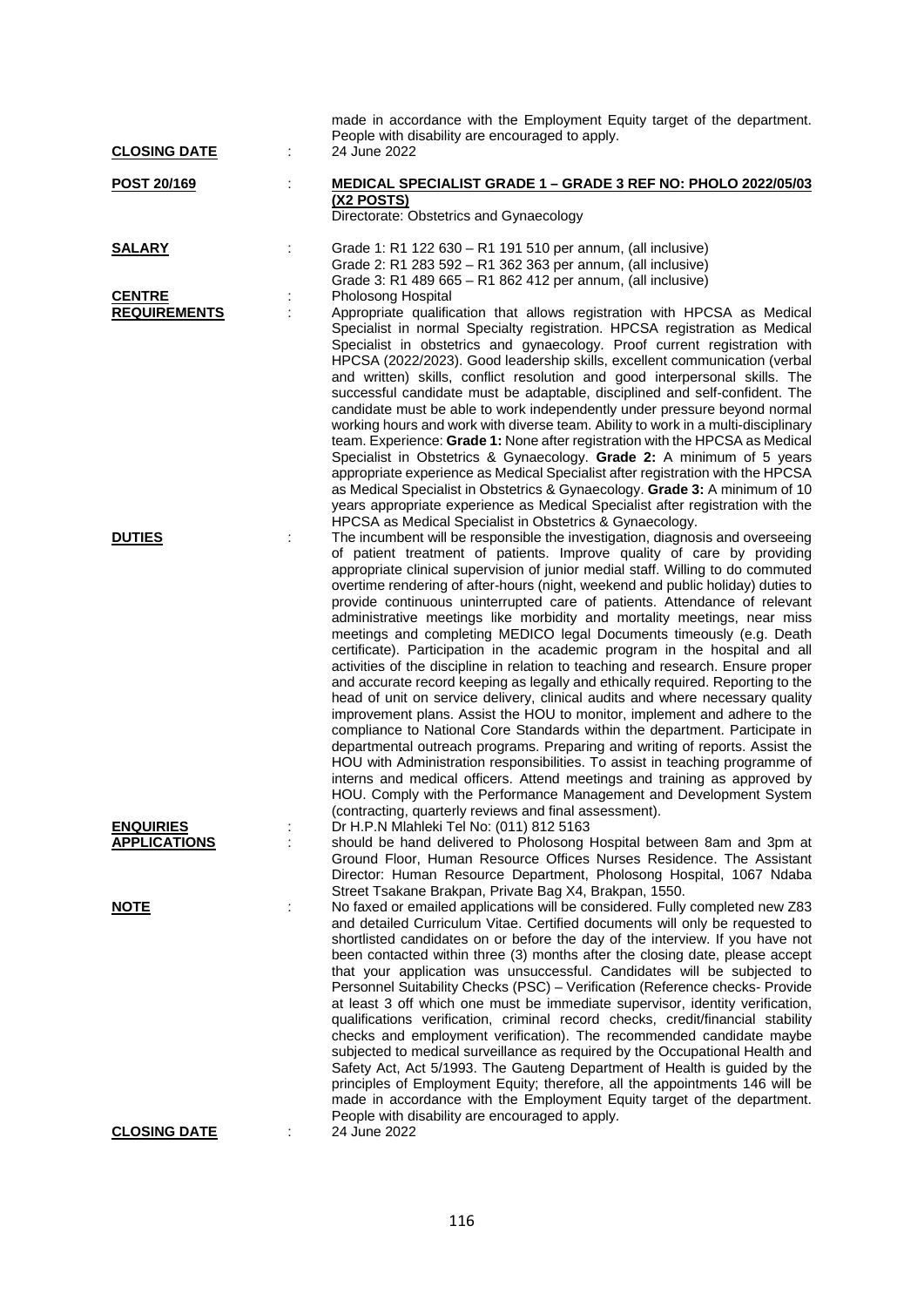| POST 20/170                    |    | <b>MEDICAL REGISTRAR REF NO: REFS/014183</b>                                                                                                                 |
|--------------------------------|----|--------------------------------------------------------------------------------------------------------------------------------------------------------------|
|                                |    | Directorate: Paediatrics Surgery                                                                                                                             |
|                                |    |                                                                                                                                                              |
| <b>SALARY</b><br><b>CENTRE</b> |    | R833 523 per annum, (all-inclusive package)<br>Charlotte Maxeke Johannesburg Academic Hospital                                                               |
| <b>REQUIREMENTS</b>            |    | Appropriate qualification that allows registration with the Health Professions                                                                               |
|                                |    | Council of South Africa (HPCSA) as a Registrar Medical. Registration with the                                                                                |
|                                |    | HPCSA as Registrar (Medical). No experience required after registration with                                                                                 |
|                                |    | the HPCSA as Registrar (Medical).                                                                                                                            |
| <b>DUTIES</b>                  | t  | The incumbent will be responsible to interview, investigate, diagnose, and                                                                                   |
|                                |    | oversee the treatment of patient related administrative duties, participate in all                                                                           |
|                                |    | activities of the discipline in relation to teaching and research, participating in                                                                          |
|                                |    | departmental audit activities, preparing, and writing of reports, liaison and                                                                                |
|                                |    | communication services and community liaison. Supervising junior doctors                                                                                     |
|                                |    | (undergraduate students, interns, and community service doctors). Willing to                                                                                 |
|                                |    | do commuted overtime. Attendance of relevant administrative meetings like                                                                                    |
|                                |    | mortality meetings, near miss meetings and completing MEDICO legal                                                                                           |
|                                |    | Documents timeously. (e.g., Death Certificate). Improve quality of care by                                                                                   |
|                                |    | providing appropriate clinical care. Reduce medical litigation by exercising                                                                                 |
|                                |    | good clinical ethos. Implement and monitor adherence to National Core                                                                                        |
|                                |    | Standards (norms and standards). Participate in multidisciplinary team to the                                                                                |
|                                |    | management of patients. Performance of practical procedures relevant to the<br>care of patients. Participation in departmental meetings, journal clubs, case |
|                                |    | presentation, lectures, and ward rounds. Ensure that administration and record                                                                               |
|                                |    | keeping is done in the department. Rendering of after-hours (night, weekend,                                                                                 |
|                                |    | and public holiday) duties to provide continuous uninterrupted care of patients.                                                                             |
|                                |    | Registrars will inter alia be responsible for rendering of clinical servicer,                                                                                |
|                                |    | assessment and treatment of patients, Registrars will be rotated through                                                                                     |
|                                |    | related departments at various hospitals, comprising hospitals served in their                                                                               |
|                                |    | specific outreach programmes. Registrars will be appointed jointly between the                                                                               |
|                                |    | Gauteng Provincial Government and the following tertiary institution: University                                                                             |
|                                |    | of the Witwatersrand (WITS).                                                                                                                                 |
| <b>ENQUIRIES</b>               | İ, | Dr. EM. Mapunda Tel No: 011 488 3397                                                                                                                         |
| <b>APPLICATIONS</b>            | ÷  | Applications should be submitted strictly on a (PDF Format only) to the                                                                                      |
|                                |    | following email-address Medicalhr.Cmjah@gauteng.gov.za. Please use the<br>reference as subject.                                                              |
| <u>NOTE</u>                    | ÷  | Applications must be submitted on a new Z83 form (obtainable from any Public                                                                                 |
|                                |    | Service Department or on www.dpsa.gov.za/documents) with an updated,                                                                                         |
|                                |    | clear and detailed C.V with 3 contactable referees. Only shortlisted candidates                                                                              |
|                                |    | will be required to submit certified documents on or before the day of the                                                                                   |
|                                |    | interview. Suitable candidate will be subjected to personnel suitability checks                                                                              |
|                                |    | (criminal record check, citizenship verification, qualification/study verification                                                                           |
|                                |    | and previous employment verification), security clearance process and                                                                                        |
|                                |    | undergo medical screening test. Suitable candidates will have to disclose their                                                                              |
|                                |    | financial interests. The Department of Health reserves the right to fill or not fill                                                                         |
|                                |    | the position. Due to high volumes of anticipated applications, communication                                                                                 |
|                                |    | will be limited to the shortlisted candidates only. Should you not hear from us                                                                              |
|                                |    | within 3 months after the closing date, please consider your application<br>unsuccessful. The Department of Health is committed to the achievement and       |
|                                |    | maintenance of diversity and equity employment, especially of race, gender,                                                                                  |
|                                |    | and disability.                                                                                                                                              |
| <b>CLOSING DATE</b>            |    | 20 June 2022                                                                                                                                                 |
|                                |    |                                                                                                                                                              |
| <b>POST 20/171</b>             | t  | <b>MEDICAL REGISTRAR REF NO: REFS/014145 (X5 POSTS)</b><br>Directorate: Orthopaedic Surgery                                                                  |
|                                |    |                                                                                                                                                              |
| <b>SALARY</b>                  |    | R833 523 per annum, (all-inclusive package)                                                                                                                  |
| <b>CENTRE</b>                  |    | Chris Hani Baragwanath Academic Hospital                                                                                                                     |
| <b>REQUIREMENTS</b>            |    | Appropriate qualification that allows registration with the HPCSA as Medical                                                                                 |
|                                |    | Practitioner. Must have HPCSA registration as an independent Medical                                                                                         |
|                                |    | Practitioner and must be post Community Service. Proof of current registration                                                                               |
|                                |    | with HPCSA (2022/2023). Having the completed Primaries and Intermediate                                                                                      |
|                                |    | CMSA exams and Orthopaedics surgery work experience will be an                                                                                               |
|                                |    | advantage. Must have 6-12 Months experience as Medical Officer in relevant                                                                                   |
|                                |    | department. Must be a South African citizen or permanent resident.                                                                                           |
| <b>DUTIES</b>                  |    | The incumbent will be responsible for Fulfilment of all assigned clinical service                                                                            |
|                                |    | and academic related duties as per Gauteng Department of Health and the                                                                                      |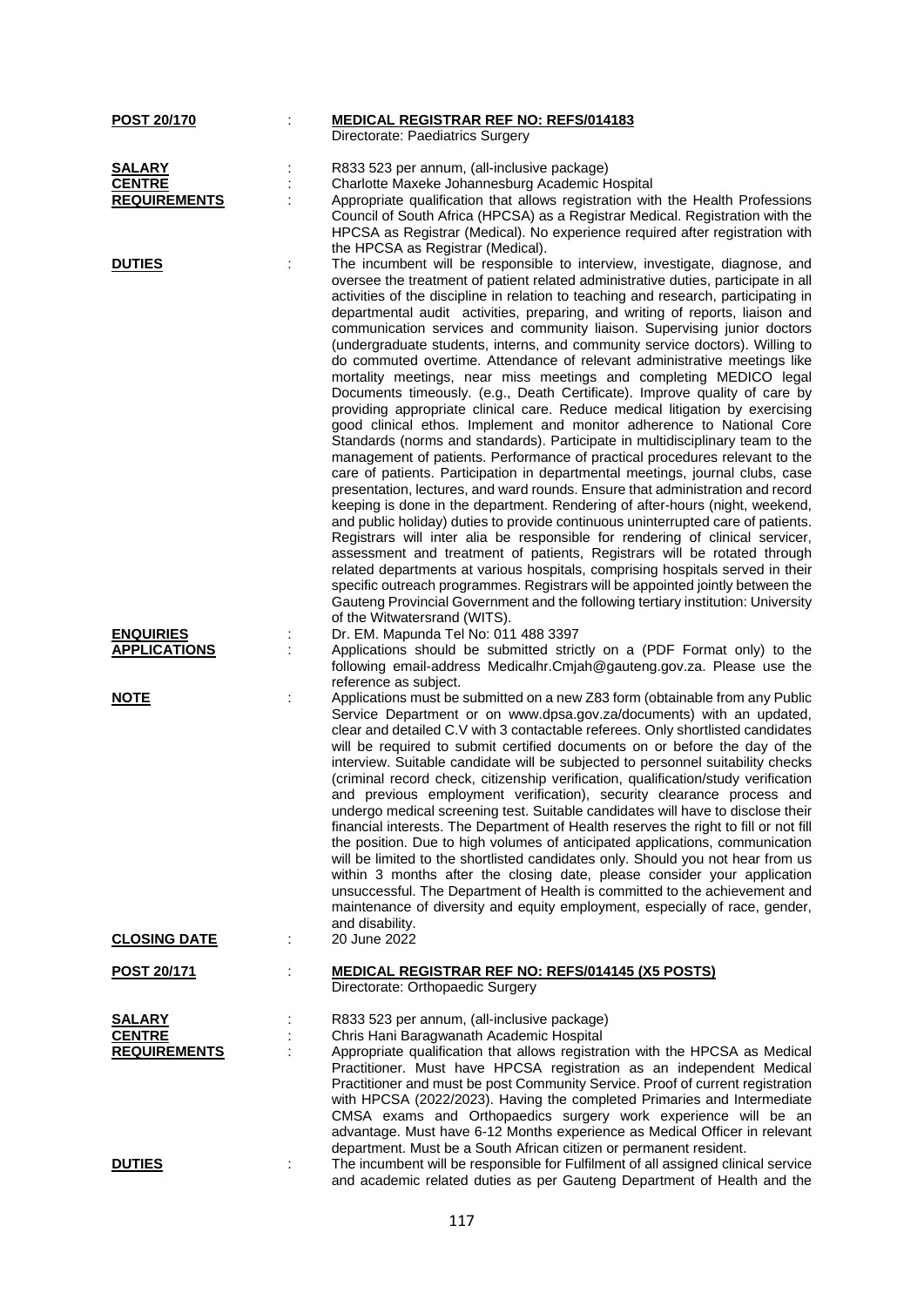University of Witwatersrand prescripts. A four-year contract will be signed with the relevant hospital authority, which will run concurrently with the university (MMed Orthopaedic Surgery) and HPCSA annual registrations in an accredited training post as a full-time postgraduate student. All trainees are expected to rotate through all the three Wits University affiliated central and satellite hospitals. Participation in identified outreach programmes and commuted overtime as well as adherence to regular performance and development management processes will be mandatory. An orthopaedic surgery specialist qualification will be conferred upon completion and submission of the university MMed dissertation and passing the CMSA-run HPCSA Board exit examination. **ENQUIRIES** : Prof Ramokgopa and Ms K Mofokeng Tel No: (011) 933 8914

can be hand delivered to The Director: Human Resource, Chris Hani Baragwanath Academic Hospital from 8am to 3pm at Ground Floor, Main Admin Building or posted to The Director: Human Resource, Chris Hani Baragwanath Academic Hospital, Private Bag X01, Pimville, 1808. Applications may also be uploaded online at www.gautengonline.gov.za or http://professionaljobcentre.gpg.gov.za. No faxed applications will be considered.

**NOTE** : Applications must be submitted on the new Z83 form. The application form is obtainable from any Public Service Department or on the internet at www.dpsa.gov.za/documents. The new Z83 must be fully completed (please refer on the left side of Z83 special notes for clarity), it must be initialled and signed. On the Z83 the Department where position was advertised it should state Department of Health (Chris Hani Baragwanath Academic Hospital). According to Department of Public Service and Administration (DPSA) Circular 19 of 2022, applicants are not required to submit copies of qualifications and other relevant documents on application, but must submit the a fully completed Z83 and a detailed Curriculum Vitae. The Curriculum Vitae should be recently updated that specifies the following: All experience should be in a chronological order indicating the position, institution and respective dates indicating the starting and ending period (DD/MM/YYYY). The information on the new Z83 must be the same with the Curriculum Vitae. Only shortlisted candidates will be required/requested to submit certified copies of qualifications and other relevant documents. Personnel Suitability Checks (PSC) –Verification (Reference checks- Provide at least 3 off which one must be immediate supervisor, the Department shall reserve the right to conduct verification beyond names provided, where necessary. Failure to submit all the relevant information will result in disqualifying the candidate. Identity verification, qualifications verification, criminal record checks, credit/financial stability checks and employment verification. If you have not been contacted within three (3) months after the closing date, please accept that your application was unsuccessful. Candidates in possession of a foreign qualification must furnish the Department with an evaluation certificate from the South African Qualifications Authority (SAQA). The recommended candidate may be subjected to medical surveillance as required by the Occupational Health and Safety Act. Act 5/1993. CHBAH reserves the right to utilize practical exercises/tests for non-SMS positions during the recruitment process to determine the suitability of candidates for the post(s). The Department reserve the right not to fill the post. The Gauteng Department of Health is guided by the principles of Employment Equity; therefore, all the appointments will be made in accordance with the Employment Equity target of the Department and the Hospital. People with disabilities are encouraged to apply.

| <b>CLOSING DATE</b>                                   | $1000$ and $1000$ and $1000$ and $1000$ and $1000$ and $1000$ and $1000$ and $1000$<br>20 June 2022                                                                                                                                                                                                                                                                                                                                     |
|-------------------------------------------------------|-----------------------------------------------------------------------------------------------------------------------------------------------------------------------------------------------------------------------------------------------------------------------------------------------------------------------------------------------------------------------------------------------------------------------------------------|
| <b>POST 20/172</b>                                    | <b>MEDICAL OFFICER GRADE 1 REF NO: REFS/014149 (X2 POSTS)</b><br>Directorate: Orthopaedic Surgery                                                                                                                                                                                                                                                                                                                                       |
| <b>SALARY</b><br><b>CENTRE</b><br><b>REQUIREMENTS</b> | R833 523 per annum, (all-inclusive package)<br>Chris Hani Baragwanath Academic Hospital<br>Appropriate qualification that allows registration with the HPCSA as Medical<br>Practitioner. HPCSA registration as an independent Medical Practitioner Proof<br>of current registration with HPCSA (2022/2023. At least 6 months' experience<br>in Orthopaedics Surgery or have passed intermediate exams will be added as<br>an advantage. |
| <b>DUTIES</b>                                         | Fulfilment of all assigned clinical service and academic related duties as<br>expected or as directed by the Clinical Head of Department or proxies. The<br>Medical Officers shall work in support of the Registrars and Interns and                                                                                                                                                                                                    |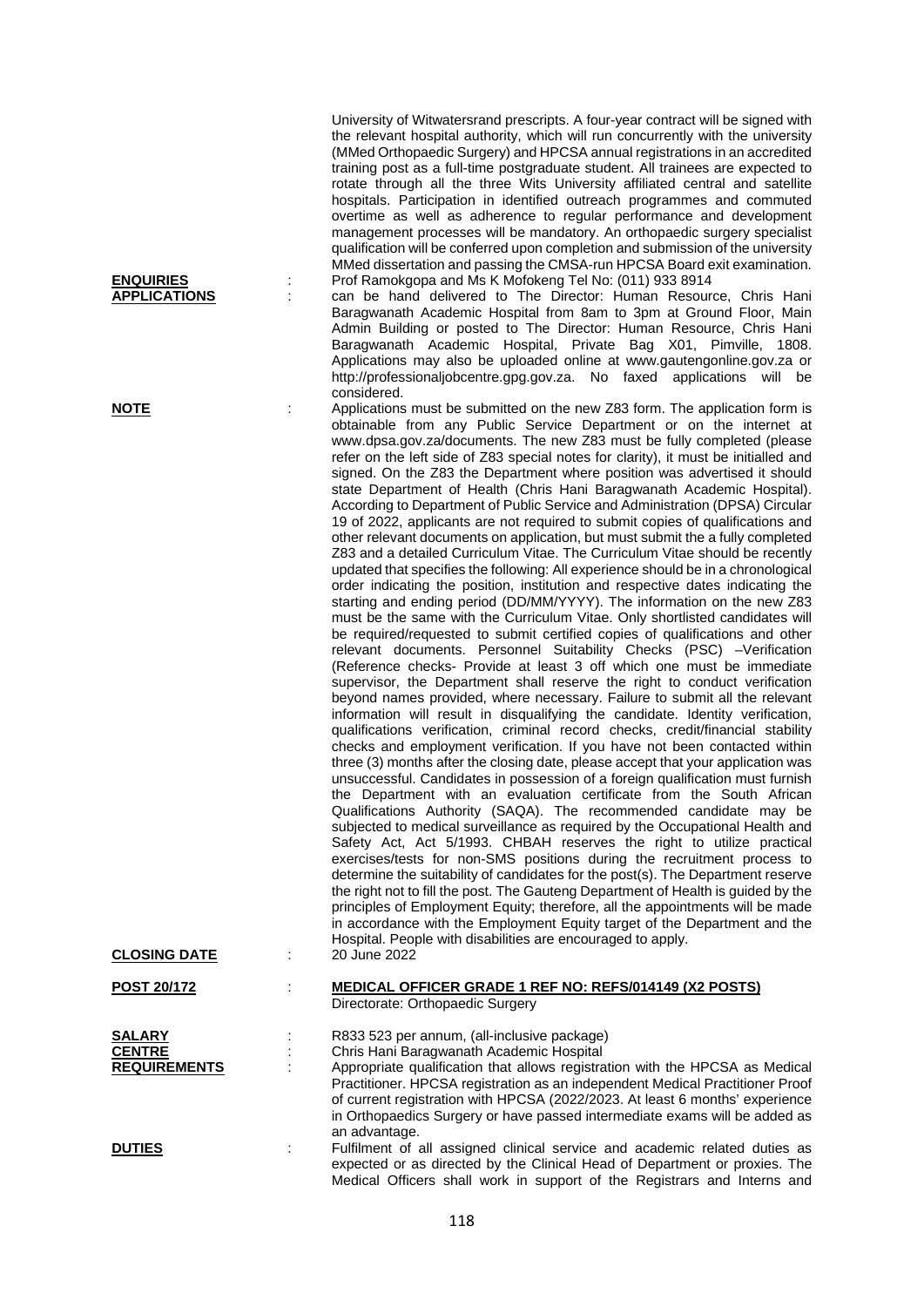participate in commuted overtime. Participation in identified outreach programmes and adherence to regular performance and development management processes will be mandatory. Clinical assessment, history taking, mental state examination and physical examination of all patients. Assessment and management of emergencies. Counselling and education of patients and families. Proper clinical record keeping. Preparation of referral letters and discharge summaries for all patients. Recording of all lab results. Participation in ward/department admin and academic program. Commitment to providing emergency care. Highest level of ethics, professionalism and punctuality. Ability to work in a team and to report all potential conflict of interests and corruption.

**ENQUIRIES** : Prof Ramokgopa Tel No: (011) 933 8914 can be hand delivered to The Director: Human Resource, Chris Hani Baragwanath Academic Hospital from 8am to 3pm at Ground Floor, Main Admin Building or posted to The Director: Human Resource, Chris Hani Baragwanath Academic Hospital, Private Bag X01, Pimville, 1808. Applications may also be uploaded online at www.gautengonline.gov.za or http://professionaljobcentre.gpg.gov.za. No faxed applications will be considered.

**NOTE** : Applications must be submitted on the new Z83 form. The application form is obtainable from any Public Service Department or on the internet at www.dpsa.gov.za/documents. The new Z83 must be fully completed (please refer on the left side of Z83 special notes for clarity), it must be initialled and signed. On the Z83 the Department where position was advertised it should state Department of Health (Chris Hani Baragwanath Academic Hospital). According to Department of Public Service and Administration (DPSA) Circular 19 of 2022, applicants are not required to submit copies of qualifications and other relevant documents on application, but must submit the a fully completed Z83 and a detailed Curriculum Vitae. The Curriculum Vitae should be recently updated that specifies the following: All experience should be in a chronological order indicating the position, institution and respective dates indicating the starting and ending period (DD/MM/YYYY). The information on the new Z83 must be the same with the Curriculum Vitae. Only shortlisted candidates will be required/requested to submit certified copies of qualifications and other relevant documents. Personnel Suitability Checks (PSC) –Verification (Reference checks- Provide at least 3 off which one must be immediate supervisor, the Department shall reserve the right to conduct verification beyond names provided, where necessary. Failure to submit all the relevant information will result in disqualifying the candidate. Identity verification, qualifications verification, criminal record checks, credit/financial stability checks and employment verification. If you have not been contacted within three (3) months after the closing date, please accept that your application was unsuccessful. Candidates in possession of a foreign qualification must furnish the Department with an evaluation certificate from the South African Qualifications Authority (SAQA). The recommended candidate may be subjected to medical surveillance as required by the Occupational Health and Safety Act, Act 5/1993. CHBAH reserves the right to utilize practical exercises/tests for non-SMS positions during the recruitment process to determine the suitability of candidates for the post(s). The Department reserve the right not to fill the post. The Gauteng Department of Health is guided by the principles of Employment Equity; therefore, all the appointments will be made in accordance with the Employment Equity target of the Department and the Hospital. People with disabilities are encouraged to apply. **CLOSING DATE** : 20 June 2022

| CLOSING DATE       |  |
|--------------------|--|
| <b>POST 20/173</b> |  |
|                    |  |
|                    |  |
| <b>SALARY</b>      |  |
| <b>CENTRE</b>      |  |

**POST 20/173** : **ASSISTANT MANAGER NURSING PNB4 SPECIALTY 3 REF NO: PHOLO 2022/05/04 (X1 POST)** Directorate: Nursing

**SALARY** : R624 216 – R702 549 per annum, (plus benefits) **CENTRE** : Pholosong Hospital<br> **REQUIREMENTS** : Diploma/degree in u **REQUIREM**: Diploma/degree in nursing or equivalent qualification that allows registration with SANC as a Professional Nurse with midwifery. A post basic qualification, with a duration of at least 1 year in Advanced Midwifery and Neonatal Nursing Science accredited with SANC. Proof of current registration with SANC as a Professional Nurse. A minimum of 10 years appropriate/recognizable experience in nursing after registration with SANC as Professional Nurse in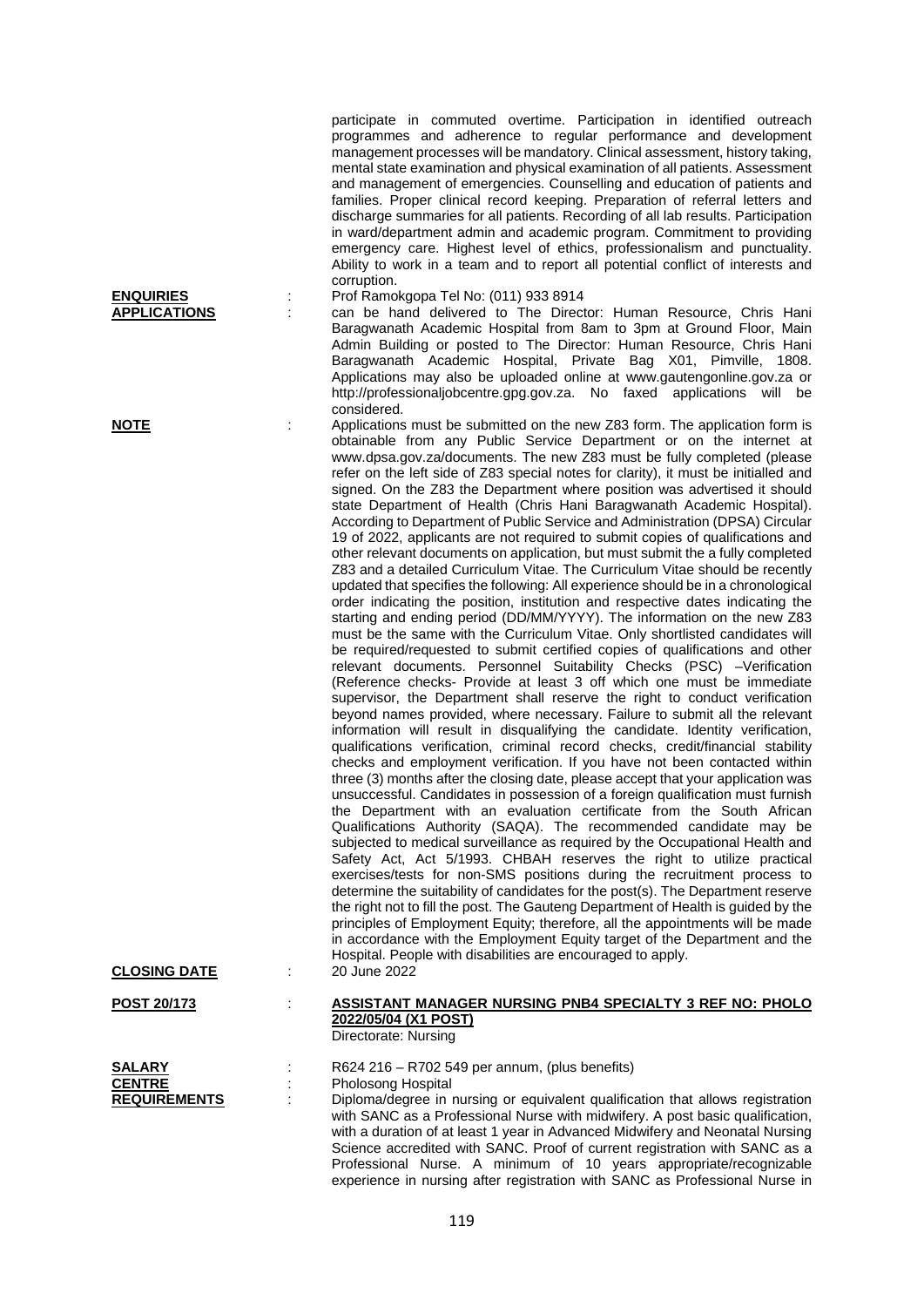General Nursing. At least 6 years of the period referred to above must be appropriate/recognizable experience after obtaining the 1-year post basic qualification in the relevant specialty. At least 3 years of the period referred to above must be appropriate/recognizable experience at management level. Knowledge of nursing care processes and procedures, nursing statutes, and other relevant legal frameworks such as: Nursing Act, Health Act, OHS Act, Patient Rights Charter, Batho-Pele principles, Public Service regulations, Labour Relations Act, Disciplinary Code and Procedure, Grievance Procedure, etc. Skills: Leadership, organizational, decision making and problem-solving abilities within the limit of the public sector and institutional policy framework. Interpersonal skills including public relations, negotiating, conflict handling and counselling skills. Financial and budgetary knowledge pertaining to the relevant resources under management. Insight into procedures and policies pertaining to nursing care. Computer skills in basic programs is mandatory. Personal: Responsiveness, Pro-activeness, Professionalism, Accuracy, Flexibility, Initiative, Co-operation, Team player, Supportive, Assertive.

**DUTIES** : Coordination of optimal, holistic specialized nursing care provided within set standards and a professional/legal framework. Effectively manage the utilisation and supervision of resources. Coordination of the provision of 190 effective training and research. Provision of effective support to Nursing Services. Maintain professional growth/ethical standards and selfdevelopment. Sustain effective management of quality nursing service. Coordinate optimal, holistic general and specialized nursing care provided within the set standards and professional/legal framework. Manage effectively the utilization and supervision of resources, provision of effective support to nursing services. Maintain professional growth/ethical standards, selfdevelopment and mentoring of Operational Managers. Maintain and manage PMDS of subordinates, ensure effective communication within the health setting, ensure optimal utilization of personnel in the department and have the ability to deal with conflict. Knowledge of DOH policies, develop SOPs and protocol for the department, ensure that the Regulated Norms and Standards are maintained and upheld. Manage the Human Resource and ensure skilling and quality care. Manage the department efficiently and cost effectively. Coordination of effective training and research. Maintain accuracy and integrity in Collation and consolidation of Midnight statistics. Support the Department of Health Strategic Objectives of quality patient care at night. Compile evidence based reports for continuity of patient care for morning reports and handing over. Implement disciplinary and corrective measures to staff. Implement SOPs for the nursing and Hospital SOPs and maintain evidence based practice. Patient complaints management and resolution of complaints for efficient patient care. Do random patient care satisfaction surveys? Random nursing 75 records audits to improve rendering of safe and evidence-based quality nursing care. Implement hospital contingency plans per given incident and reports. Coordinate and monitor the operations of non-clinical systems that have direct impact to patient care at night. Monitor the flow of patients from emergency units and provide informed directives for continuity of care immediately. Immediate resolution of patients, public complaints, and keep records of all detailed complaints and interventions. Implement complaints and patient safety incidents guidelines.

**ENQUIRIES** : Ms. G. Makgoba Tel No: (011) 812 5162

should be hand delivered to Pholosong Hospital between 8am and 3pm at Ground Floor, Human Resource Offices Nurses Residence. The Assistant Director: Human Resource Department, Pholosong Hospital, 1067 Ndaba Street Tsakane Brakpan, Private Bag X4, Brakpan, 1550.

**NOTE** : No faxed or emailed applications will be considered. Fully completed new Z83 and detailed Curriculum Vitae. Certified documents will only be requested to shortlisted candidates on or before the day of the interview. If you have not been contacted within three (3) months after the closing date, please accept that your application was unsuccessful. Candidates will be subjected to Personnel Suitability Checks (PSC) – Verification (Reference checks- Provide at least 3 off which one must be immediate supervisor, identity verification, qualifications verification, criminal record checks, credit/financial stability checks and employment verification). The recommended candidate maybe subjected to medical surveillance as required by the Occupational Health and Safety Act, Act 5/1993. The Gauteng Department of Health is guided by the principles of Employment Equity; therefore, all the appointments 146 will be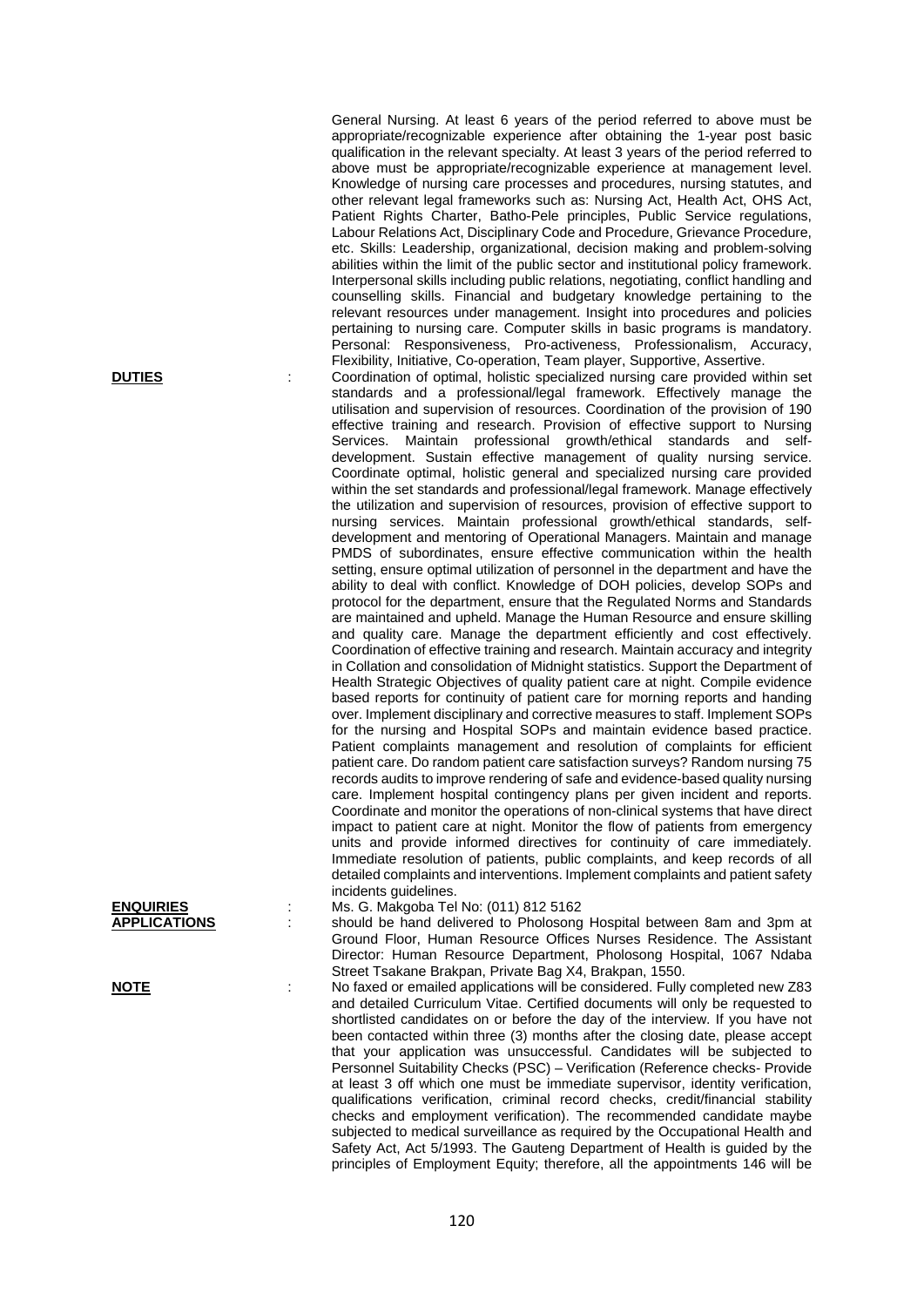| <b>CLOSING DATE</b>                            |   | made in accordance with the Employment Equity target of the department.<br>People with disability are encouraged to apply<br>24 June 2022                                                                                                                                                                                                                                                                                                                                                                                                                                                                                                                                                                                                                                                                                                                                                                                                                                                                                                                                                                      |
|------------------------------------------------|---|----------------------------------------------------------------------------------------------------------------------------------------------------------------------------------------------------------------------------------------------------------------------------------------------------------------------------------------------------------------------------------------------------------------------------------------------------------------------------------------------------------------------------------------------------------------------------------------------------------------------------------------------------------------------------------------------------------------------------------------------------------------------------------------------------------------------------------------------------------------------------------------------------------------------------------------------------------------------------------------------------------------------------------------------------------------------------------------------------------------|
| POST 20/174                                    |   | OPERATIONAL MANAGER (SPECIALTY) PNB 3 REF NO: PHOLO<br>2022/05/04 (X1 POST)<br>Directorate: Nursing                                                                                                                                                                                                                                                                                                                                                                                                                                                                                                                                                                                                                                                                                                                                                                                                                                                                                                                                                                                                            |
| SALARY<br><b>CENTRE</b><br><b>REQUIREMENTS</b> |   | R571 242 - R642 933 per annum, (plus benefits)<br>Pholosong Hospital<br>Appropriate Diploma/Degree in Nursing or equivalent qualification that allows<br>registration with South African Nursing Council as a Professional Nurse. A one<br>year post basic qualification in Advanced Psychiatry, which is accredited by<br>SANC. A minimum of 9 years appropriate/recognizable experience in nursing<br>after registration as a Professional Nurse with SANC in General Nursing. At<br>least five years of the period above must be appropriate/recognizable<br>experience in Psychiatry after obtaining the advanced psychiatric qualification.<br>Proof of current registration with SANC. Good interpersonal, communication<br>and leadership skills. Knowledge of the Mental Health Care Act, Criminal<br>Procedure Act PFMA, Public Sector Regulations, Regulated Norms and<br>Standards and other legislative framework. Computer literacy will be an added<br>advantage.                                                                                                                                |
| <b>DUTIES</b>                                  |   | Ensure effective, efficient coordination and integration of quality specialized<br>nursing care and management of complex psychiatric cases through<br>implementation of advanced procedures and nursing interventions that are in<br>accordance Mental Health Act and related Policies. Ability to liaise with Multi-<br>disciplinary team to ensure best practices and to facilitate effective Mental<br>Health Care outcomes. Active participation in Ideal Hospital realization<br>framework. Able to take charge of the hospital after hours, during weekends<br>and public holidays. Demonstrate basic understanding of Human Resource<br>Policies and practices through effective implementation of PMDS, Disciplinary<br>Code, leave management and Supply Chain Management Procedures.<br>Compliance to Batho-Pele Principles, Mental Health Care Act procedures and<br>Quality Assurance Standards. Drive the implementation of the National Nursing<br>Strategy. Participate in hospital committees, training, coaching and mentoring<br>of young nurses.                                           |
| <b>ENQUIRIES</b><br><b>APPLICATIONS</b>        |   | Ms. G. Makgoba Tel No: (011) 812 5162<br>should be hand delivered to Pholosong Hospital between 8am and 3pm at<br>Ground Floor, Human Resource Offices Nurses Residence. The Assistant<br>Director: Human Resource Department, Pholosong Hospital, 1067 Ndaba<br>Street Tsakane Brakpan, Private Bag X4, Brakpan, 1550.                                                                                                                                                                                                                                                                                                                                                                                                                                                                                                                                                                                                                                                                                                                                                                                        |
| NOTE                                           |   | No faxed or emailed applications will be considered. Fully completed new Z83<br>and detailed Curriculum Vitae. Certified documents will only be requested to<br>shortlisted candidates on or before the day of the interview. If you have not<br>been contacted within three (3) months after the closing date, please accept<br>that your application was unsuccessful. Candidates will be subjected to<br>Personnel Suitability Checks (PSC) - Verification (Reference checks- Provide<br>at least 3 off which one must be immediate supervisor, identity verification,<br>qualifications verification, criminal record checks, credit/financial stability<br>checks and employment verification). The recommended candidate maybe<br>subjected to medical surveillance as required by the Occupational Health and<br>Safety Act, Act 5/1993. The Gauteng Department of Health is guided by the<br>principles of Employment Equity; therefore, all the appointments 146 will be<br>made in accordance with the Employment Equity target of the department.<br>People with disability are encouraged to apply |
| <b>CLOSING DATE</b>                            | t | 24 June 2022                                                                                                                                                                                                                                                                                                                                                                                                                                                                                                                                                                                                                                                                                                                                                                                                                                                                                                                                                                                                                                                                                                   |
| <u>POST 20/175</u>                             | ÷ | OPERATIONAL MANAGER PNB3 (PAEDIATRICS) REF NO: PHOLO<br>2022/05/05 X (1 POST)<br>Directorate: Nursing                                                                                                                                                                                                                                                                                                                                                                                                                                                                                                                                                                                                                                                                                                                                                                                                                                                                                                                                                                                                          |
| SALARY<br><b>CENTRE</b><br><b>REQUIREMENTS</b> |   | R571 242 - R642 933 per annum, (plus benefits)<br>Pholosong Hospital<br>Basic qualification accredited with the SANC in terms of Government Notice<br>R425 (i.e. Diploma/ Degree in Nursing) or equivalent qualification that allows<br>registration with the SANC as a Professional Nurse plus a post-basic                                                                                                                                                                                                                                                                                                                                                                                                                                                                                                                                                                                                                                                                                                                                                                                                   |

qualification in Child Nursing Science with duration of one year accredited with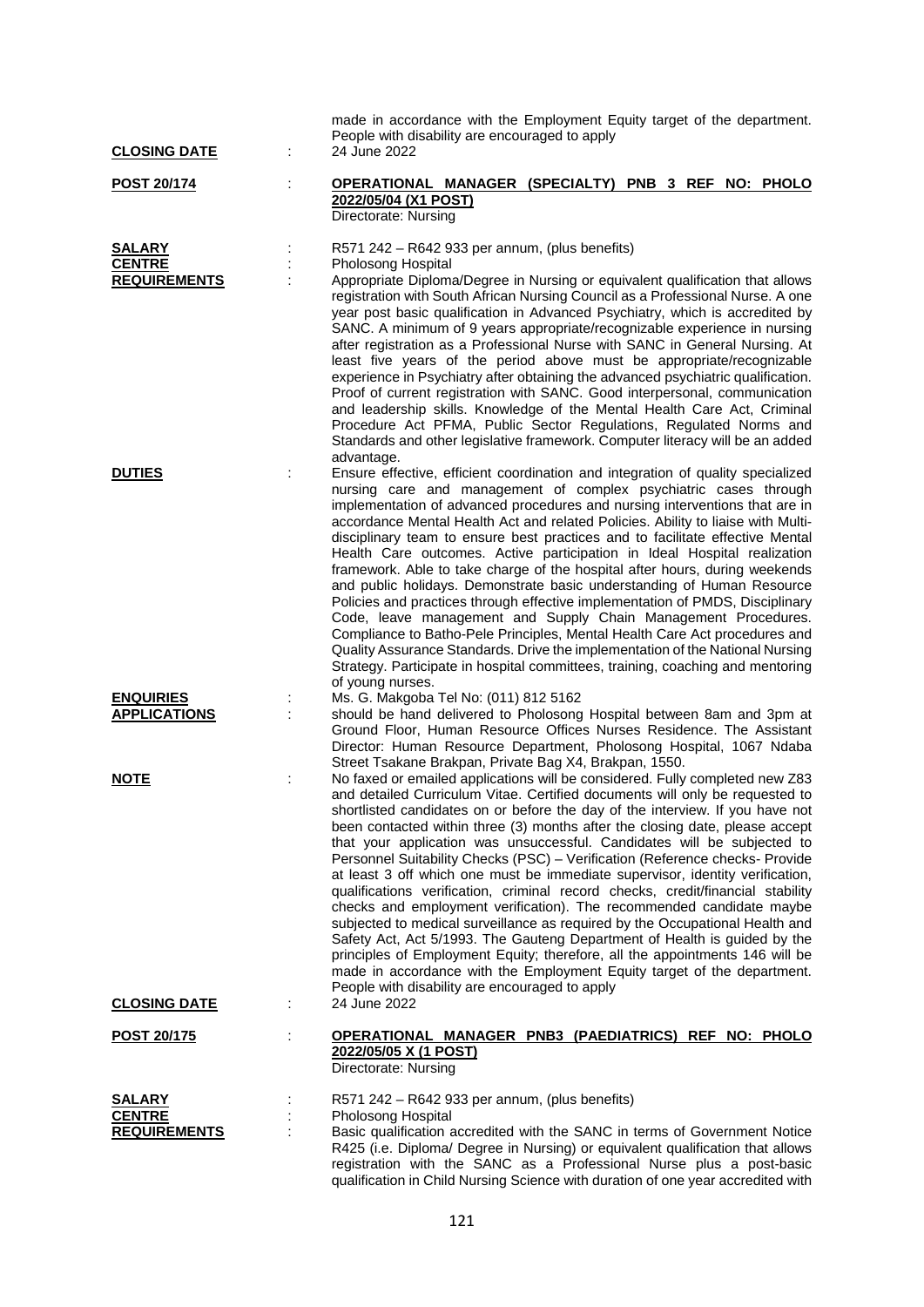|                                                       | SANC in terms of Government Notice R 212. A minimum of 9 years<br>appropriate/ recognizable experience in Nursing after registration as a<br>Professional Nurse with SANC in General Nursing. At-least 5 years of the<br>period mentioned above must be appropriate/ recognizable experience after<br>obtaining a 1-year post-basic qualification in Child Nursing Science. Computer<br>literacy will be an added advantage.                                                                                                                                                                                                                                                                                                                                                                                                                                                                                                                                                                                                                                                                                                                                                                                                                                                                                                        |
|-------------------------------------------------------|-------------------------------------------------------------------------------------------------------------------------------------------------------------------------------------------------------------------------------------------------------------------------------------------------------------------------------------------------------------------------------------------------------------------------------------------------------------------------------------------------------------------------------------------------------------------------------------------------------------------------------------------------------------------------------------------------------------------------------------------------------------------------------------------------------------------------------------------------------------------------------------------------------------------------------------------------------------------------------------------------------------------------------------------------------------------------------------------------------------------------------------------------------------------------------------------------------------------------------------------------------------------------------------------------------------------------------------|
| <b>DUTIES</b>                                         | Overall supervision and control of quality Paediatric patient care in the unit.<br>Formulation relevant Standard operating procedures based on relevant<br>Policies. Collect and analyze relevant data related to Specialized Paediatric<br>programs that aims at reducing child mortality and improving Paediatric nursing<br>outcomes. Efficient implementation and evaluation of patient care programs in<br>the unit according to department's strategic goals. Active participation in Ideal<br>Hospital realization framework. Ensure adequate and appropriate staffing<br>according to patient's needs. Establish efficient communication with the<br>multidisciplinary team. Demonstrate basic understanding of Human Resource<br>Policies and practices through effective implementation of PMDS, Disciplinary<br>Code, leave management and Supply Chain Management Procedures. Secure<br>and allocate resources and budget to achieve workplace objectives.<br>Proactively identify performance requirements to improve teamwork. Able to<br>take charge of the hospital after hours, during weekends and public holidays.                                                                                                                                                                                               |
| <b>ENQUIRIES</b><br><b>APPLICATIONS</b>               | Ms. G. Makgoba Tel No: (011) 812 5162<br>should be hand delivered to Pholosong Hospital between 8am and 3pm at<br>Ground Floor, Human Resource Offices Nurses Residence. The Assistant<br>Director: Human Resource Department, Pholosong Hospital, 1067 Ndaba                                                                                                                                                                                                                                                                                                                                                                                                                                                                                                                                                                                                                                                                                                                                                                                                                                                                                                                                                                                                                                                                       |
| <u>NOTE</u>                                           | Street Tsakane Brakpan, Private Bag X4, Brakpan, 1550.<br>No faxed or emailed applications will be considered. Fully completed new Z83<br>and detailed Curriculum Vitae. Certified documents will only be requested to<br>shortlisted candidates on or before the day of the interview. If you have not<br>been contacted within three (3) months after the closing date, please accept<br>that your application was unsuccessful. Candidates will be subjected to<br>Personnel Suitability Checks (PSC) - Verification (Reference checks- Provide<br>at least 3 off which one must be immediate supervisor, identity verification,<br>qualifications verification, criminal record checks, credit/financial stability<br>checks and employment verification). The recommended candidate maybe<br>subjected to medical surveillance as required by the Occupational Health and<br>Safety Act, Act 5/1993. The Gauteng Department of Health is guided by the<br>principles of Employment Equity; therefore, all the appointments 146 will be<br>made in accordance with the Employment Equity target of the department.<br>People with disability are encouraged to apply.                                                                                                                                                           |
| <b>CLOSING DATE</b>                                   | 24 June 2022                                                                                                                                                                                                                                                                                                                                                                                                                                                                                                                                                                                                                                                                                                                                                                                                                                                                                                                                                                                                                                                                                                                                                                                                                                                                                                                        |
| <b>POST 20/176</b>                                    | DIAGNOSTIC RADIOGRAPHERS REF NO: REFS/014154 (X6 POSTS)<br>Directorate: Radiography                                                                                                                                                                                                                                                                                                                                                                                                                                                                                                                                                                                                                                                                                                                                                                                                                                                                                                                                                                                                                                                                                                                                                                                                                                                 |
| <b>SALARY</b><br><b>CENTRE</b><br><b>REQUIREMENTS</b> | R322 746 - R367 299 per annum, (plus benefits)<br>Chris Hani Baragwanath Academic Hospital<br>National Diploma in Diagnostic Radiography/Degree. Appropriate qualification<br>that allows registration with the Health Professions Council of South African<br>HPCSA) in Radiography. Completion of Community service in Diagnostic<br>Radiography is necessary. Registration with the Health Professions Council of<br>South Africa as a Diagnostic Radiographer. Current registration with HPCSA<br>for 2022/20223. Experience in Digital Radiography, Experience in utilisation of<br>Computerised Radiography System. Experience in Theatre and Ward<br>Radiography. Experience in handling of Trauma patients. Knowledge of<br>relevant Public service regulations, legislation, policies, acts and procedures.<br>Computer literacy (Ms Word, Ms. Excel). Compliance with budgeting,<br>Radiographic Quality Assurance, National Core Standards, Health and Safety<br>and Infection Control principles. Good written and communication skills. Ability<br>to work as a member of a multidisciplinary team. Must have a good<br>understanding of public hospital operational systems. Demonstrates effective<br>interpersonal skill, strategic planning organizational skills, leadership qualities<br>and supervisory skills. |
| <b>DUTIES</b>                                         | Render effective patient centred Radiography service for in-and out-patient in<br>adherence to the scope of practice and health protocols. To work with<br>colleagues, relieve as and when the need arises and to work closely with the<br>interdisciplinary team members. Carry out delegated duties. To participate in                                                                                                                                                                                                                                                                                                                                                                                                                                                                                                                                                                                                                                                                                                                                                                                                                                                                                                                                                                                                            |

providing 24-hours radiography services in the hospital. Report to the Assistant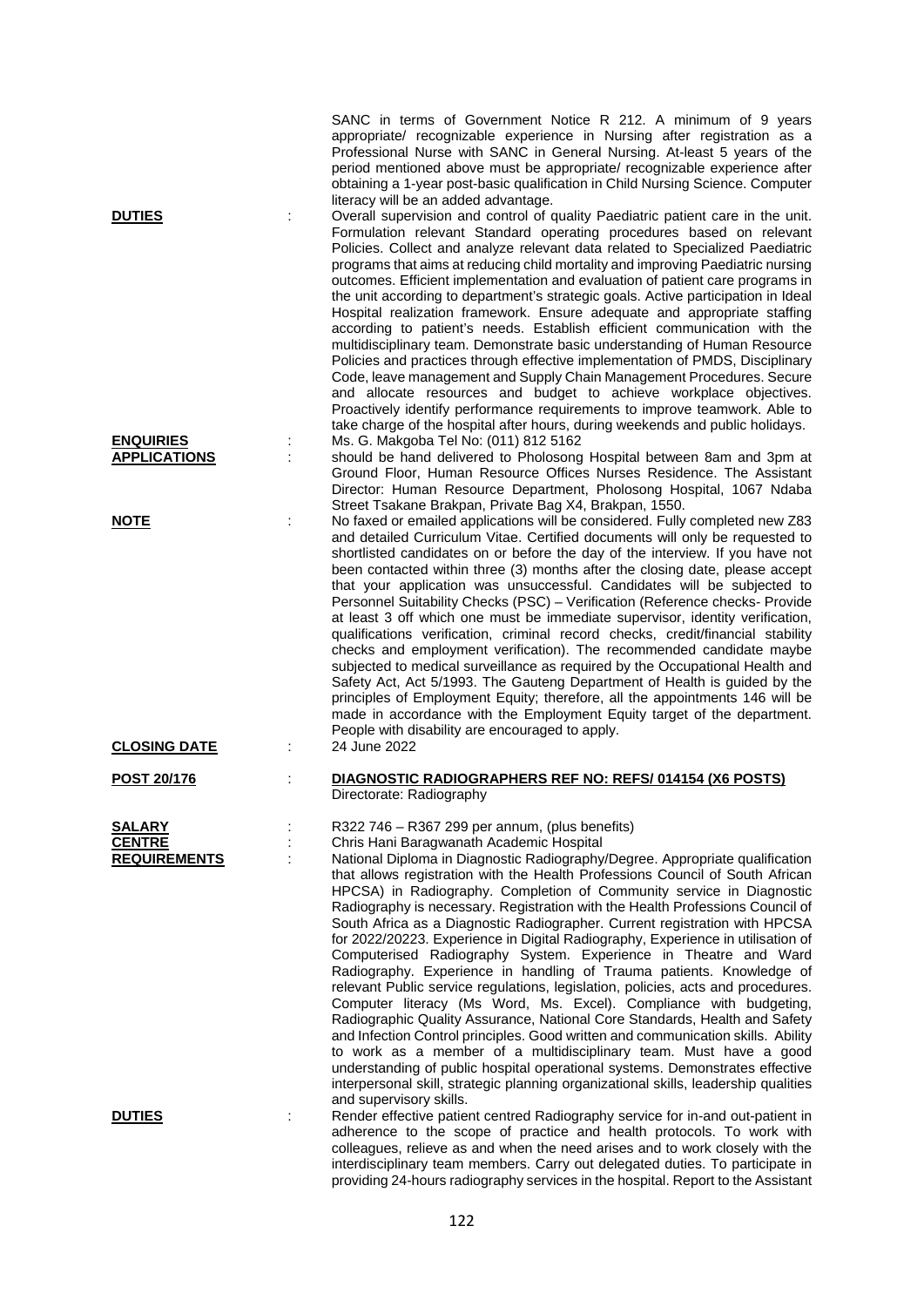Director: Radiography. Supervise, develop, train and monitor the performance of the sub-ordinate staff and other related category of staff in all aspects of service delivery whilst adhering to Batho Pele Principles. Adhere to provincial hospital and departmental policies, procedures, guidelines regulations. Perform record keeping, data collection; assist with budget control and assets management. Contribute and participate in professional development of self, colleagues and members of the interdisciplinary team members. Participate in research project of the department. Communicate effectively with all research project of the department. stakeholders. Perform all the administrative functions required of the job. Supervision and performance evaluation. Implement and maintain the quality assurance and National Core Standard and norms at departmental level. Adhere to provincial, hospital and departmental policies, procedures, guidelines and regulations. Contribute and participate in professional development of self and colleagues. Applicant should be prepared to undergo Medical Surveillance as an inherent job requirement. Comply with the Performance Management and Development System (contracting, quarterly reviews and final assessment)

**ENQUIRIES** : Ms. M. Mavhungu Tel No: (011) 933 0120

**APPLICATIONS** : can be hand delivered to The Director: Human Resource, Chris Hani Baragwanath Academic Hospital from 8am to 3pm at Ground Floor, Main Admin Building or posted to The Director: Human Resource, Chris Hani Baragwanath Academic Hospital, Private Bag X01, Pimville, 1808. Applications may also be uploaded online at www.gautengonline.gov.za or http://professionaljobcentre.gpg.gov.za. No faxed applications will be considered.

**NOTE** : Applications must be submitted on the new Z83 form. The application form is obtainable from any Public Service Department or on the internet at www.dpsa.gov.za/documents. The new Z83 must be fully completed (please refer on the left side of Z83 special notes for clarity), it must be initialled and signed. On the Z83 the Department where position was advertised it should state Department of Health (Chris Hani Baragwanath Academic Hospital). According to Department of Public Service and Administration (DPSA) Circular 19 of 2022, applicants are not required to submit copies of qualifications and other relevant documents on application, but must submit the a fully completed Z83 and a detailed Curriculum Vitae. The Curriculum Vitae should be recently updated that specifies the following: All experience should be in a chronological order indicating the position, institution and respective dates indicating the starting and ending period (DD/MM/YYYY). The information on the new Z83 must be the same with the Curriculum Vitae. Only shortlisted candidates will be required/requested to submit certified copies of qualifications and other relevant documents. Personnel Suitability Checks (PSC) –Verification (Reference checks- Provide at least 3 off which one must be immediate supervisor, the Department shall reserve the right to conduct verification beyond names provided, where necessary. Failure to submit all the relevant information will result in disqualifying the candidate. Identity verification, qualifications verification, criminal record checks, credit/financial stability checks and employment verification. If you have not been contacted within three (3) months after the closing date, please accept that your application was unsuccessful. Candidates in possession of a foreign qualification must furnish the Department with an evaluation certificate from the South African Qualifications Authority (SAQA). The recommended candidate may be subjected to medical surveillance as required by the Occupational Health and Safety Act, Act 5/1993. CHBAH reserves the right to utilize practical exercises/tests for non-SMS positions during the recruitment process to determine the suitability of candidates for the post(s). The Department reserve the right not to fill the post. The Gauteng Department of Health is guided by the principles of Employment Equity; therefore, all the appointments will be made in accordance with the Employment Equity target of the Department and the Hospital. People with disabilities are encouraged to apply. **CLOSING DATE** : 20 June 2022

## **DEPARTMENT OF HUMAN SETTLEMENTS (GDHS)**

| <b>CLOSING DATE</b> | 24 June 2022                                                                     |
|---------------------|----------------------------------------------------------------------------------|
| <b>NOTE</b>         | Requirement of applications: No late applications will be considered. No faxed   |
|                     | or emailed applications will be accepted. People with disabilities are           |
|                     | encouraged to apply. It is our intention to promote representivity (race, gender |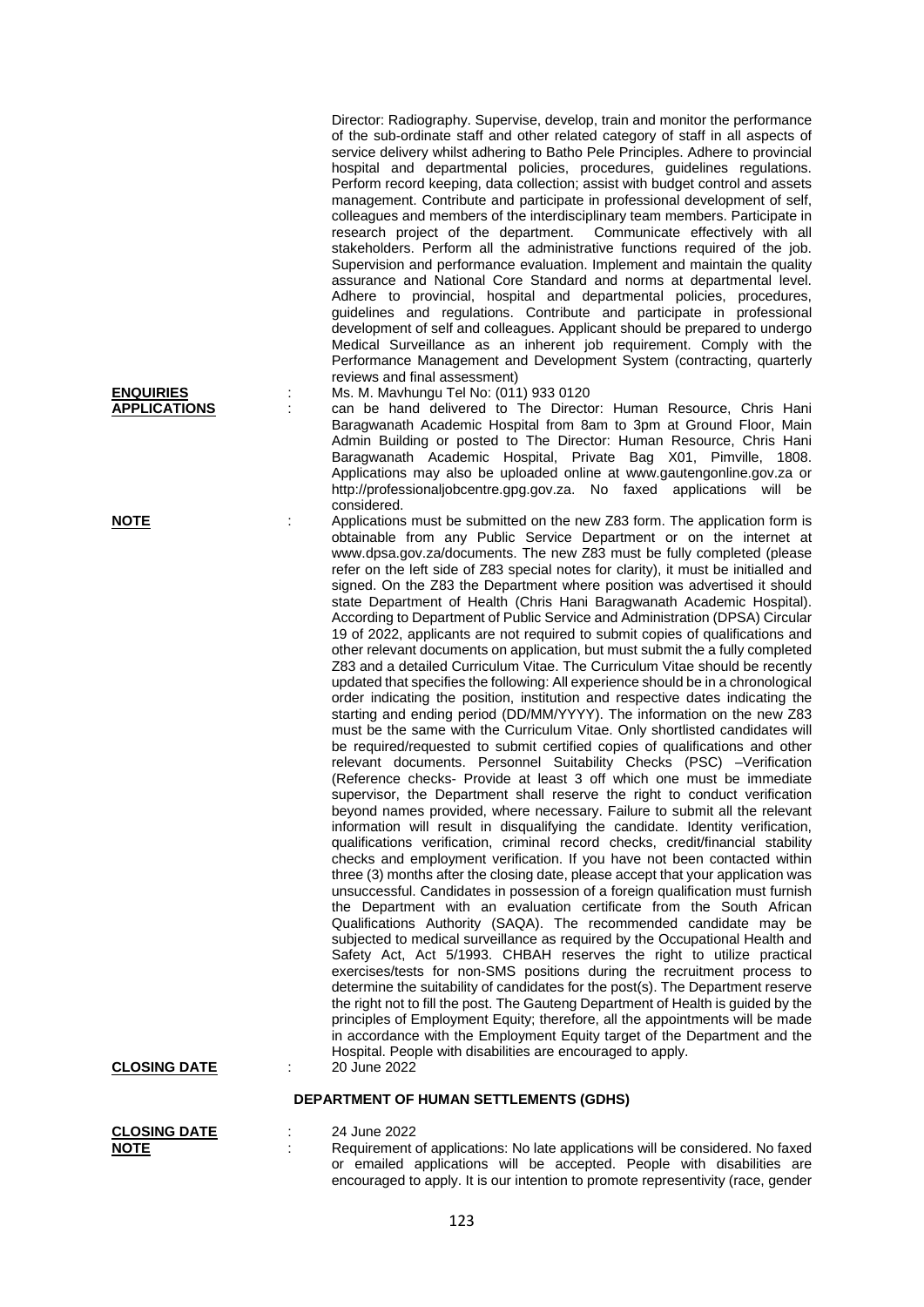and disability) in the Public Service through the filling of these posts. It is the applicant's responsibility to have foreign qualifications evaluated by the South African Qualifications Authority (SAQA). Applications should be submitted strictly online at http://professionaljobcentre.gpg.gov.za and it should be accompanied by a Z83 and a comprehensive Curriculum Vitae (CV).Certified copies of qualifications, ID and drivers licence (where driving/ travelling is an inherent requirement of the job) will be limited to shortlisted candidates only. Correspondence will only be limited to shortlisted candidates. If you have not been contacted within 3 months of the closing date of this advertisement, please accept that your application was unsuccessful. Following the interview and exercise, the selection panel will recommend candidates to attend a generic management competency assessment (in compliance with the DPSA Directive on the implementation of competency-based assessments). The competency assessment will be testing generic management and development for SMS posts. The Department reserves the right not to make appointment(s) to the advertised post(s).

## **OTHER POSTS**

| POST 20/177                                           |   | <b>ASSISTANT DIRECTOR: POLICY REF NO: REFS/014158</b>                                                                                                                                                                                                                                                                                                                                                                                                                                                                                                                                                                                                                                                                                                                                                                                                                                                                                                                |
|-------------------------------------------------------|---|----------------------------------------------------------------------------------------------------------------------------------------------------------------------------------------------------------------------------------------------------------------------------------------------------------------------------------------------------------------------------------------------------------------------------------------------------------------------------------------------------------------------------------------------------------------------------------------------------------------------------------------------------------------------------------------------------------------------------------------------------------------------------------------------------------------------------------------------------------------------------------------------------------------------------------------------------------------------|
| <b>SALARY</b><br><b>CENTRE</b><br><b>REQUIREMENTS</b> |   | R382 245 per annum<br>Johannesburg<br>Matric plus a National Diploma/NQF level 6 in a Public Administration/Public<br>Management or related fields. 3-4 years' working experience in policy<br>development environment or Knowledge Management and Administration,<br>Working knowledge or conceptual understanding in critical analysis of human<br>settlements legislation and policies. An understanding of the operations of the<br>housing sector and its challenges in general. Computer literacy,<br>communication (written and verbal) co-ordination, report writing and<br>interpersonal skills. Ability to identify policy gaps in the sector, including the<br>ability to conceptualize new policy themes and initiatives to assist in the Policy<br>and Research work for the Department. Valid Driver's license (requirement).                                                                                                                          |
| <b>DUTIES</b>                                         |   | Facilitate the development and implementation of policies, strategies,<br>guidelines, SOP's and any other legislative frameworks in the department.<br>Attending inter-sectoral summits, conferences, and forums. Providing inputs as<br>requested on housing related issues. Plan, organize and host the Gauteng,<br>Policy, Research and Strategy forum. Reporting back on tasks, allocating<br>resources, and identifying required budget for policy development outlined in<br>the annual operational plan. Developing and executing project plans. Provide<br>key administrative and logistical support for critical projects. Provide secretariat<br>support to the Policy Review Committee. Supervise junior staff and<br>administration functions of the unit. Identifying possible partnerships for<br>effective human settlements development and implementation                                                                                           |
| <b>ENQUIRIES</b><br><b>APPLICATIONS</b>               |   | Ms O Seletela at 079 804 3939<br>Please apply online at http://professionaljobcentre.gpg.gov.za                                                                                                                                                                                                                                                                                                                                                                                                                                                                                                                                                                                                                                                                                                                                                                                                                                                                      |
| POST 20/178                                           |   | <b>ASSISTANT DIRECTOR: NEEDS RESEARCH REF NO: REFS/014159</b>                                                                                                                                                                                                                                                                                                                                                                                                                                                                                                                                                                                                                                                                                                                                                                                                                                                                                                        |
| SALARY<br><b>CENTRE</b><br><b>REQUIREMENTS</b>        |   | R382 245 per annum<br>Johannesburg<br>Matric plus National Diploma/NQF level 6 qualification in a Quantitative<br>Numerical discipline- Statistics/Mathematics/Economics or related fields. 3-4<br>years' experience in research development environment. The ideal candidate<br>must have good command and experience in quantitative research. Statistical<br>analysis skills. Working knowledge or conceptual understanding in critical<br>analysis of human settlements legislation and policies. An understanding of the<br>operations of the housing sector and its challenges in general. Computer<br>literacy, communication (written and verbal) co-ordination, report writing and<br>interpersonal skills. Ability to identify research gaps in the sector, including the<br>ability to conceptualize new research themes and policy initiatives to assist in<br>the Policy and Research work for the Department. Valid Driver's license<br>(requirement). |
| <b>DUTIES</b>                                         | ÷ | Compiling research reports in line with acceptable research methodologies and<br>quality standards. Conceptualising research themes, undertaking research<br>investigations and analysis, presenting work. Collecting and processing<br>reliable data. Critically analysing and interpreting data to draw clear practical                                                                                                                                                                                                                                                                                                                                                                                                                                                                                                                                                                                                                                            |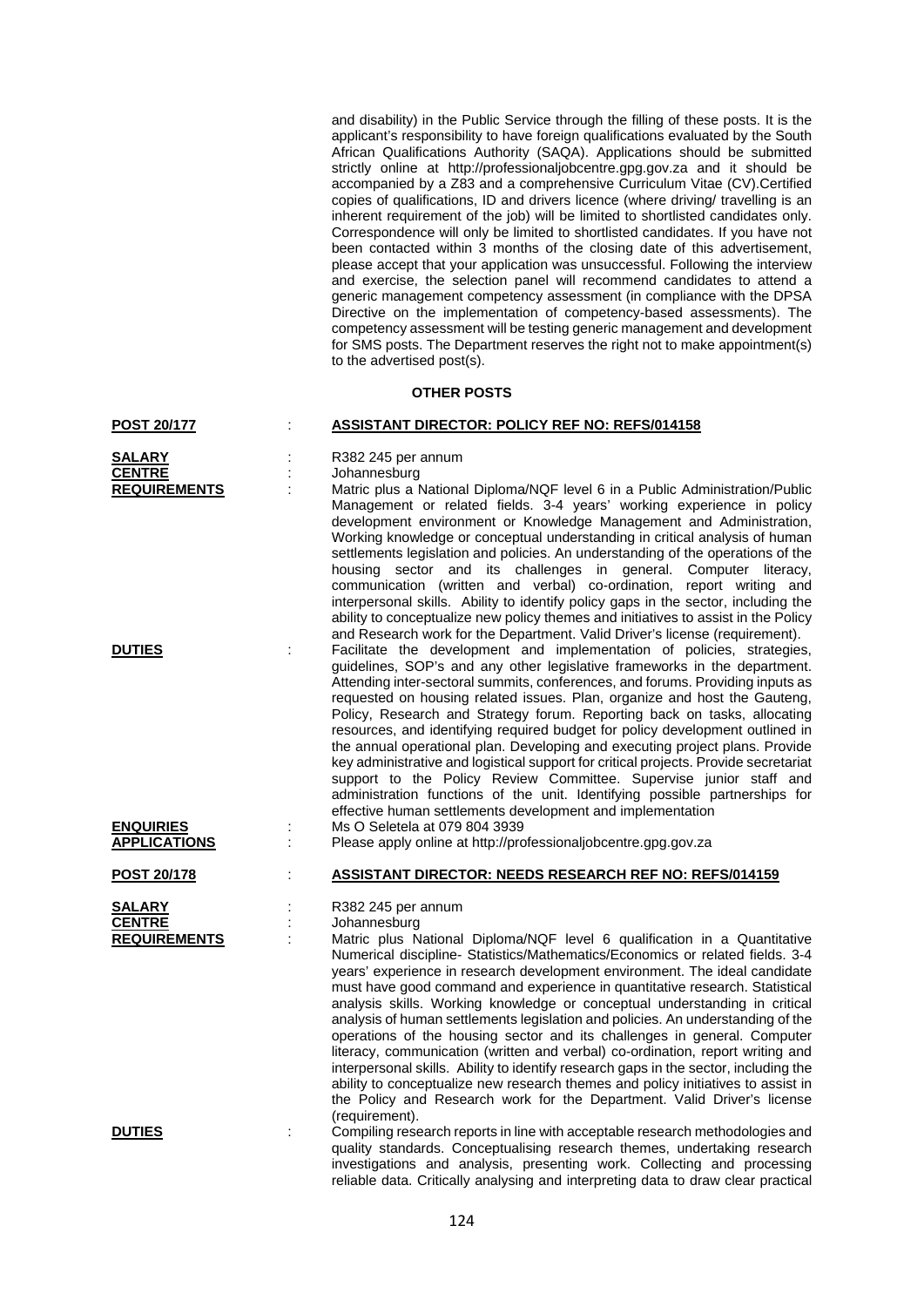| <b>ENQUIRIES</b><br><b>APPLICATIONS</b>                                 | conclusions for human settlements. Disseminating research findings and<br>information to various stakeholders in the province and sector. Leading in<br>material layout, editing and publication of completed research work. Providing<br>background research and information for defining the research agenda.<br>Ensuring progressive management of the research function within the<br>Directorate. Attending inter-sectoral summits, conferences and forums.<br>Planning, organising and hosting the Gauteng, Policy, Research and Strategy<br>Providing inputs as requested on housing related issues. Reporting back on<br>tasks, allocating resources and identifying required budget for research<br>projects outlined in the annual operational plan. Developing and executing<br>project plans. Providing key administrative and logistical support for critical<br>projects. Identifying possible research funding sources. Identifying possible<br>partnerships for effective human settlements development and implementation<br>Ms O Seletela at 079 804 3939<br>Please apply online at http://professionaljobcentre.gpg.gov.za |
|-------------------------------------------------------------------------|-----------------------------------------------------------------------------------------------------------------------------------------------------------------------------------------------------------------------------------------------------------------------------------------------------------------------------------------------------------------------------------------------------------------------------------------------------------------------------------------------------------------------------------------------------------------------------------------------------------------------------------------------------------------------------------------------------------------------------------------------------------------------------------------------------------------------------------------------------------------------------------------------------------------------------------------------------------------------------------------------------------------------------------------------------------------------------------------------------------------------------------------------|
|                                                                         | DEPARTMENT OF SPORT, ARTS, CULTURE AND RECREATION                                                                                                                                                                                                                                                                                                                                                                                                                                                                                                                                                                                                                                                                                                                                                                                                                                                                                                                                                                                                                                                                                             |
| <b>APPLICATIONS</b><br>t<br><b>FOR ATTENTION</b><br><b>CLOSING DATE</b> | should be submitted online at http://professionaljobcentre.gpg.gov.za, also can<br>apply manually or post to 35 Rissik Street, Surrey House, Johannesburg 2000<br>using new Z83 form accompanied by a detailed CV.<br>Ms. Vivien Khanye<br>24 June 2022                                                                                                                                                                                                                                                                                                                                                                                                                                                                                                                                                                                                                                                                                                                                                                                                                                                                                       |
| <b>NOTE</b>                                                             | Certified copies of qualifications and other supporting documents will be<br>required from shortlisted candidates. "Applicants are advised that until 31<br>December 2020 the current application for employment (Z83) form will be<br>applicable, however from 01st January 2021, a new application form which can<br>be downloaded at www.dpsa.gov.za-vacancies. From 01 January 2021 should<br>an application be received using the incorrect application for employment<br>(Z83), it will not be considered". Please note that due to a large number of<br>applications expected, applications will therefore not be acknowledged in<br>writing. Be assured that your applications are acknowledged with appreciation.<br>The Department reserves the right to withdraw posts if by doing so, the<br>interests of the Department will be best served.                                                                                                                                                                                                                                                                                     |
|                                                                         | <b>OTHER POSTS</b>                                                                                                                                                                                                                                                                                                                                                                                                                                                                                                                                                                                                                                                                                                                                                                                                                                                                                                                                                                                                                                                                                                                            |
| POST 20/179                                                             | <b>DEPUTY DIRECTOR: LIBRARY SERVICES REF NO: REFS/014146</b><br>Directorate: Library Services                                                                                                                                                                                                                                                                                                                                                                                                                                                                                                                                                                                                                                                                                                                                                                                                                                                                                                                                                                                                                                                 |
| SALARY<br><b>CENTRE</b><br><b>REQUIREMENTS</b>                          | R744 255 per annum, (all-inclusive package)<br>Johannesburg (Head office)<br>The successful candidate should have a Grade 12 certificate plus a 3-year<br>tertiary qualification (National diploma/degree in library science/ information<br>science or relevant qualifications). A minimum of 3-5 years in management.<br>Skills: Organizing own work; Problem solving; Customer care: Good<br>interpersonal relations; Creative thinking; Computer literacy e.g. Micro Soft<br>Office and Internet; Numeracy; Ability to work under pressure; Language<br>proficiency; Communication; Analytical thinking;<br>Managerial;<br>Project<br>management; Strategic planning; Financial management. Knowledge: Library<br>and information science matters; Prescripts and legislations; Procedures and<br>processes; Public Finance Management Act; Public Service Act and<br>Regulations; Other applicable Legislations governing Public Service practices;<br>Departmental strategy; Public Service policy and strategy on library and                                                                                                          |
| <b>DUTIES</b>                                                           | archive matters; Promotion of access to information Act 2 of 2000(PAIA).<br>Manage the line function of library services and information resources; Provide<br>the library and information management systems; Facilitate the classification<br>and cataloguing; Monitor the selection and acquisition of library material;<br>Facilitate the provision of reference and information services; Plan the<br>marketing of the library services. Manage the development of library policies<br>and procedures; Conduct research on relevant information; Develop and<br>ensure implementation of policies and procedures; Review and evaluate the<br>outcomes of the policy and procedures; Develop operational plan. Manage<br>human, financial and physical resources.                                                                                                                                                                                                                                                                                                                                                                         |

**ENQUIRIES** : Ms. Vivien Khanye Tel No: (011) 355 - 2606

125